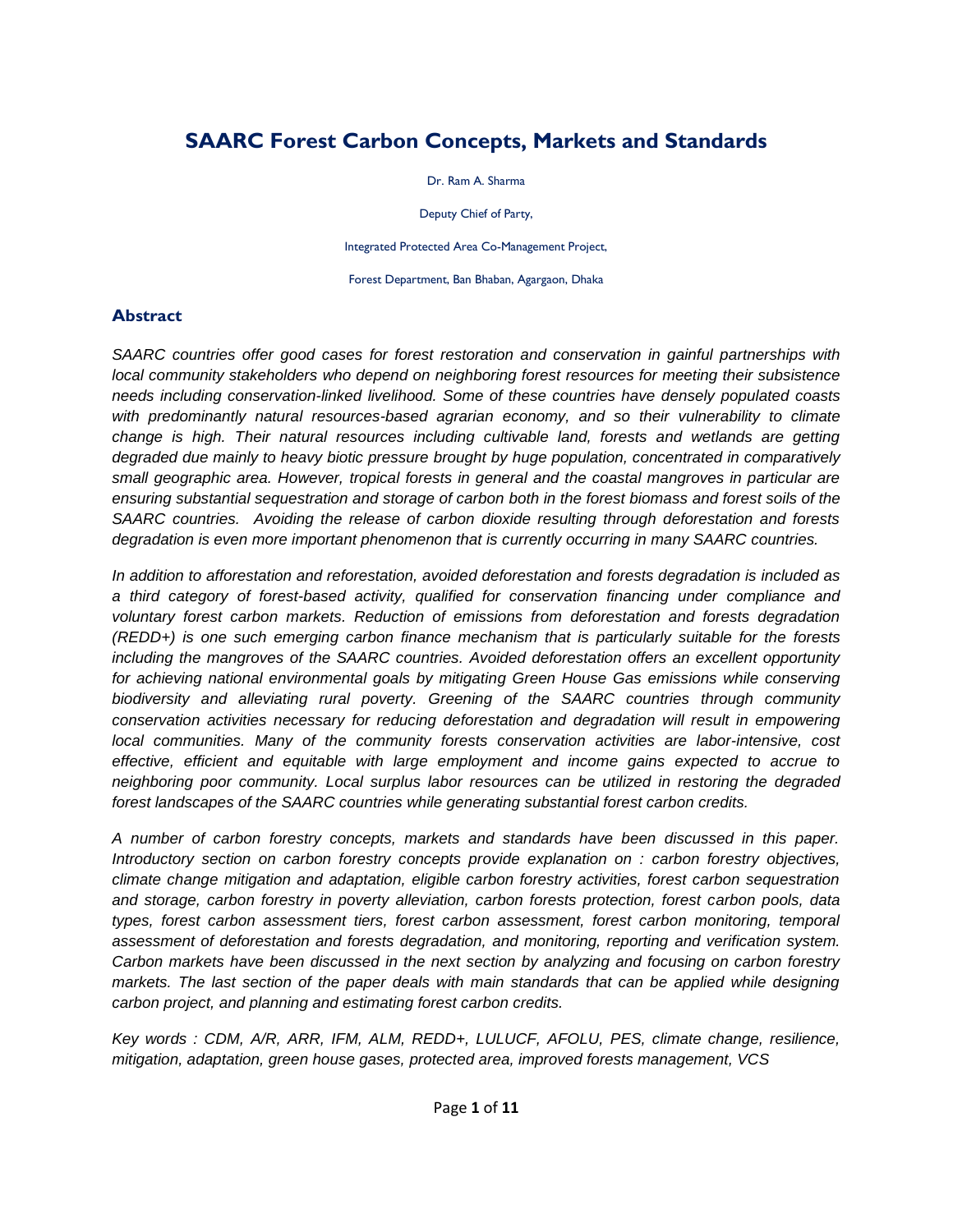### **1. Introduction**

All the eight South Asia Association for Regional Cooperation (SAARC) countries (Bangladesh, Nepal, Bhutan, India, Maldives, Sri Lanka, Pakistan and Afghanistan) are low-carbon emitting countries due mainly to their predominantly agrarian economy with low level of industrialization. But being located in a densely populated natural disaster prone region, their vulnerability to climate change is high; for instance, a sea-level rise of 1-2 meter would inundate the substantial area of coastal countries including Bangladesh, Maldives, Sri Lanka, India and Pakistan, thereby adversely affecting a large poor coastal population. The per capita carbon dioxide  $(CO<sub>2</sub>)$  emission in the SAARC counties (estimated to be as 0.2 ton/year in Bangladesh, for instance) is much lower when compared to 15-20 ton/year in some developed countries. However, the consumption of fossil fuels in some of the SAARC countries is growing fast and increasing motor traffic in big cities such as Dhaka, Kathmandu and Delhi is causing environmental pollution.

Land-based natural resources including mangrove forests are degrading in the SAARC countries due mainly to heavy biotic pressure brought by huge population, concentrated in comparatively small geographic area. Their remainder forests (including man-made plantations) in general and the mangrove forests in particular can ensure substantial sequestration and storage of carbon dioxide, generating forest carbon credits. Avoiding the release of carbon dioxide resulting through deforestation and forests degradation is even more important as a large proportion of the total carbon is released due to deforestation activities that are currently occurring in the SAARC countries. In addition to afforestation and reforestation, avoided deforestation and forests degradation is included as a third category of forestbased activity qualified for conservation financing under compliance and voluntary markets. Reduction of emissions through deforestation and forests degradation (REDD+) is one such emerging mechanism that is particularly suitable for the forests of the SAARC countries.

## **2. Carbon Forestry Concepts**

The neglect of existing natural forests due to lack of funding and inadequate management resulted in natural forests degradation in many SAARC countries. Anthropogenic pressures including increased commercial extraction of forest produce, brought by manifold increase in human population, led to widespread shrinkage and deforestation of natural forests. Keeping in view of deforestation that took place earlier, the Governments of most of the SAARC countries promulgated wildlife acts and gazetted some natural forests as Wildlife Sanctuaries and National Parks mainly to conserve dwindling wildlife and degraded forests. The people-oriented Forestry Policies which were enacted by most of the SAARC countries *inter-alia* emphasized peoples' gainful participation in the sustainable management of government forests. Accordingly, the emphasis of forests management during 80s and 90s gradually shifted from timber production to meeting bonafide consumption needs of local people. Community forestry and social forestry were included in the revised Forest Acts to implement the policy recommendations in most of the SAARC countries.

## **2.1 Carbon Forestry Objectives**

Overall aims of a carbon forestry program could be to achieve, through avoided deforestation and degradation, afforestation and reforestation, and improved forest management activities, carbon sequestration and storage with livelihoods improvements through community participation in forestry activities as well as conservation of flora and fauna species through measures including habitat protection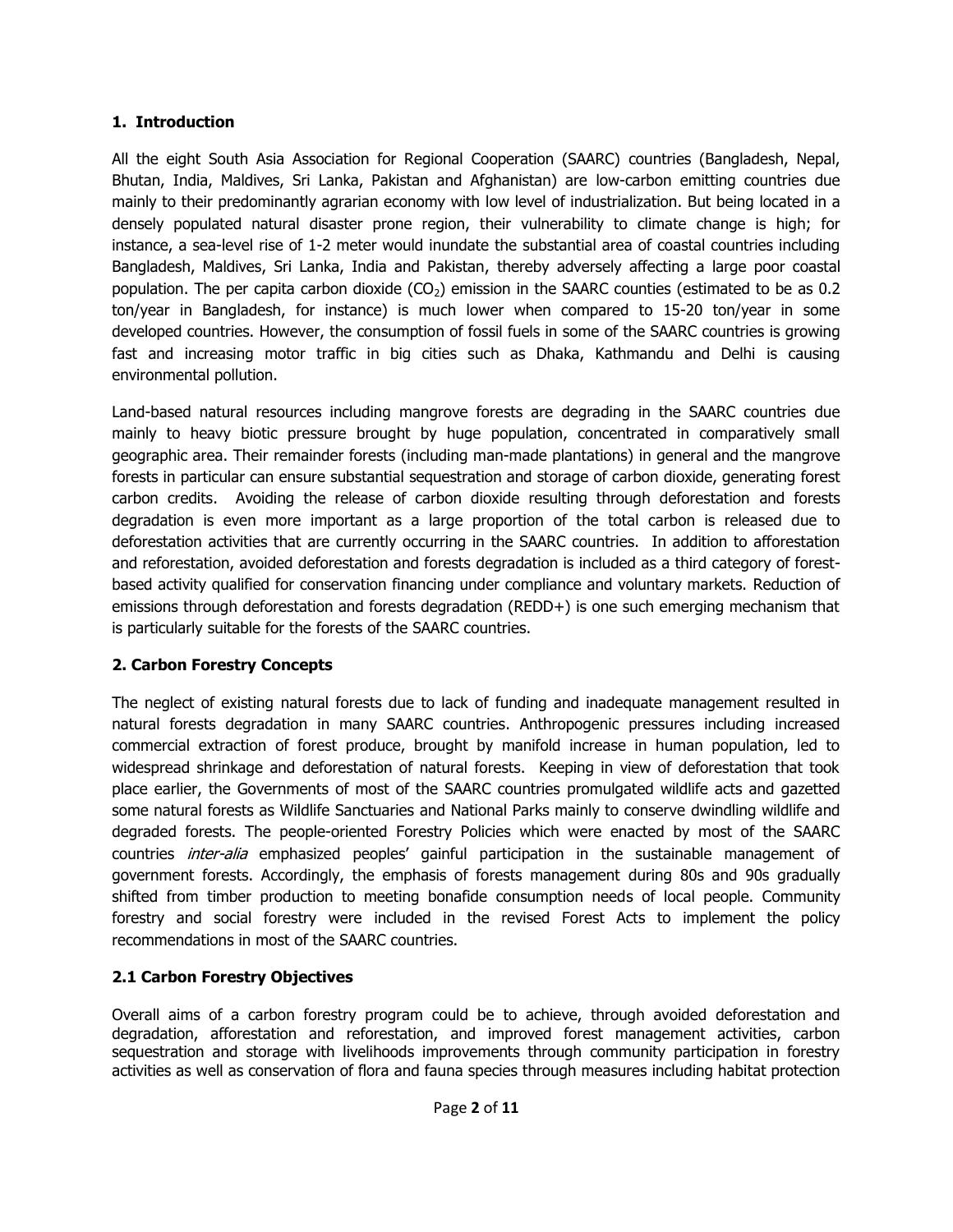and improvement The emissions reductions can be achieved through avoided deforestation and avoided forests degradation in selected forests areas subjected to biotic interference. A typical carbon forestry project in a SAARC country may have the following three objectives:

- 1. **Climate:** to mitigate greenhouse gases (GHG) through both emissions reductions and enhanced removals of carbon dioxide from the atmosphere. That is, to slow or reverse documented deforestation and forest degradation, and generating higher carbon intensities per hectare across more hectares through improved forests management (IFM), and afforestation, reforestation and revegetation (ARR).
- 2. **Community:** to assist local communities living within an identified zone of influence (may be referred to as the reference region or interface landscape zone) upon the project area by providing alternative livelihood options and conservation-linked value chain development to reduce forest dependency for daily needs and to ensure awareness raising and education facilities for adults and children to increase motivation about the importance of forests for climate change mitigation and adaptation.
- 3. **Biodiversity:** to conserve the habitat for biodiversity including endangered floral and faunal species, and flagship species such as tiger, elephant, hollock, dolphin, macaque, and other important species of bird, fish, reptile, and other wildlife.

### **2.2 Climate Change Mitigation and Adaptation**

Climate change mitigation would involve either not releasing GHG in atmosphere by improving the technology or/and sequestering released GHG and storing so that adverse climate change impacts do not occur. However, in case GHG is already released and as a result climate change happened then both the concerned community and ecosystem should have resilience and adaptation capacity in order to be able to tolerate adverse impacts of climate change. In other words mitigation is an avoidance phenomenon for unmanageable climate change activities whereas adaptation refers to managing the unavoidable climate change resulting from development activities including industrialization, agriculture, deforestation, etc. For example, controlling release of GHG by avoiding deforestation and forest degradation or sequestrating carbon dioxide through afforestation and reforestation can be categorized as climate change mitigation, whereas improving ecosystem productivity or building capacity of local community in order to make them resilient to climate change can be categorized as an adaptation activity.

Land-use sectors (e.g. forests, agriculture, wetlands) provide low cost opportunities to combat climate change either through reduced GHG emissions or through improved land-use management practices or through carbon sequestration of GHG as sinks. Climate change adaptation of ecosystems can be achieved by enhancing their resilience and productivity. Similarly local community can be better prepared in order to be resilient to climate change.

## **2.3 Eligible Carbon Forestry Activities**

A carbon forestry project activity cycle would include project design, validation/registration, implementation, monitoring, verification/certification and issuance of carbon credits. Only some specified activities have been allowed to be able to generate carbon credits. Eligible activities fit within one of such categories may for instance include afforestation and reforestation (A/R) under CDM, and should have completed all requirements like verification and board approval. Global warming has adversely affected earth's climate, with significant consequences for natural resources including water, soil, forests and air.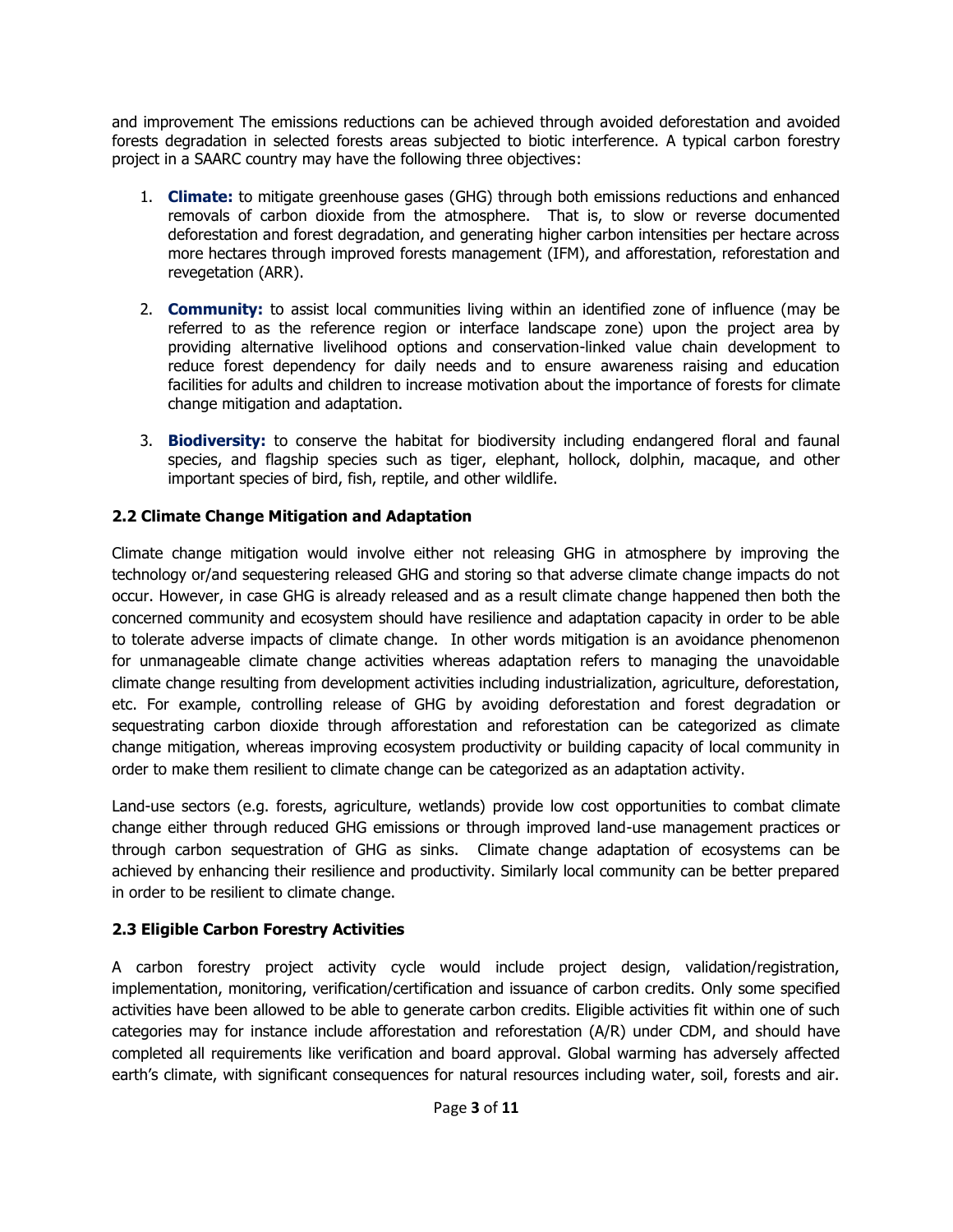Land Use, Land Use Change and Forestry (LULUCF) has been identified as an important land-based activity that mitigates climate change as defined in the Climate Conventions. Forestry, broadly included under LULUCF sector, provides low cost mitigation opportunities to combat climate change either by increasing the removal of GHG from the atmosphere through forests/plantations as carbon sinks or by reducing GHG emissions through avoided deforestation and forests degradation. Till now only reforestation and afforestation are two eligible activities under the Article 12 for non-Annex-I countries including the SAARC countries. Avoided deforestation and forests degradation have now been focused as per the decision taken in the Bali Conference, 2008; Copenhagen, 2009 and Cancun, 2010.

Eligibility of A/R projects would include key requirements including additionality, permanence and leakage. Additionality criterion ensures emission reductions or removals that would not happen in the absence of the project; for example, an A/R project under CDM would require a document that the area under the project was deforested prior to 1990. Ensuring permanence would focus on activities demonstrating that the carbon credits generated from the project are permanent. Project activities must demonstrate that non-permanence is being addressed for issuing of either tCERs or lCERs.

## **2.4 Forest Carbon Sequestration and Storage**

By conserving forests and developing plantations, landscape degradation can be halted, biodiversity and water conserved *in-situ*, and community biomass needs met by utilizing surplus labour. Besides, sustainable forests management opportunities would have significant potential to transfer investment funds and technology, and upgrade institutional capacity of FD field staff and local community organizations for biodiversity conservation, forests landscape restoration and bio-energy. The revenue generated by carbon credits sale can be used to re-vegetate the degraded landscape through *in-situ* biodiversity conservation.

The role of forests in carbon cycle is vital as they account for approximately 80% of  $CO<sub>2</sub>$  exchanged between land and atmosphere through the process of photosynthesis. As trees grow, the carbon is stored in biomass by converting  $CO<sub>2</sub>$  and water (by using solar energy) into sugars and oxygen (released through the leaves). Forests also release  $CO<sub>2</sub>$  during the process of respiration. However, a forest that is growing (i.e. increasing in biomass) will absorb more  $CO<sub>2</sub>$  than it releases. So the sequestration and storage potential depends on growing and sustaining forests.

Sustainable forests management in densely populated regions such as the Indian subcontinent would have high socio-environmental benefits for local communities, who are mainly subsistence farmers and laborers. The development and sustainable management of forest carbon sinks will benefit local community by contributing to poverty alleviation through their enhanced income generation and better quality of life. There is substantial economic potential of carbon forestry for the mitigation of global GHG emissions over the coming decades, that could offset the projected growth of global emissions or reduce emissions below current levels.

## **2.5 Carbon Forestry in Poverty Alleviation**

Although climate change, as a public good, is global in its causes and consequences, its adverse impacts are being borne inequitably in different regions and communities of the SAARC countries. Riparian countries such as Bangladesh, Sri Lanka and Maldives, very near to sea level, and coastal poor, dependent on neighboring biodiversity, are being particularly affected adversely. Avoided deforestation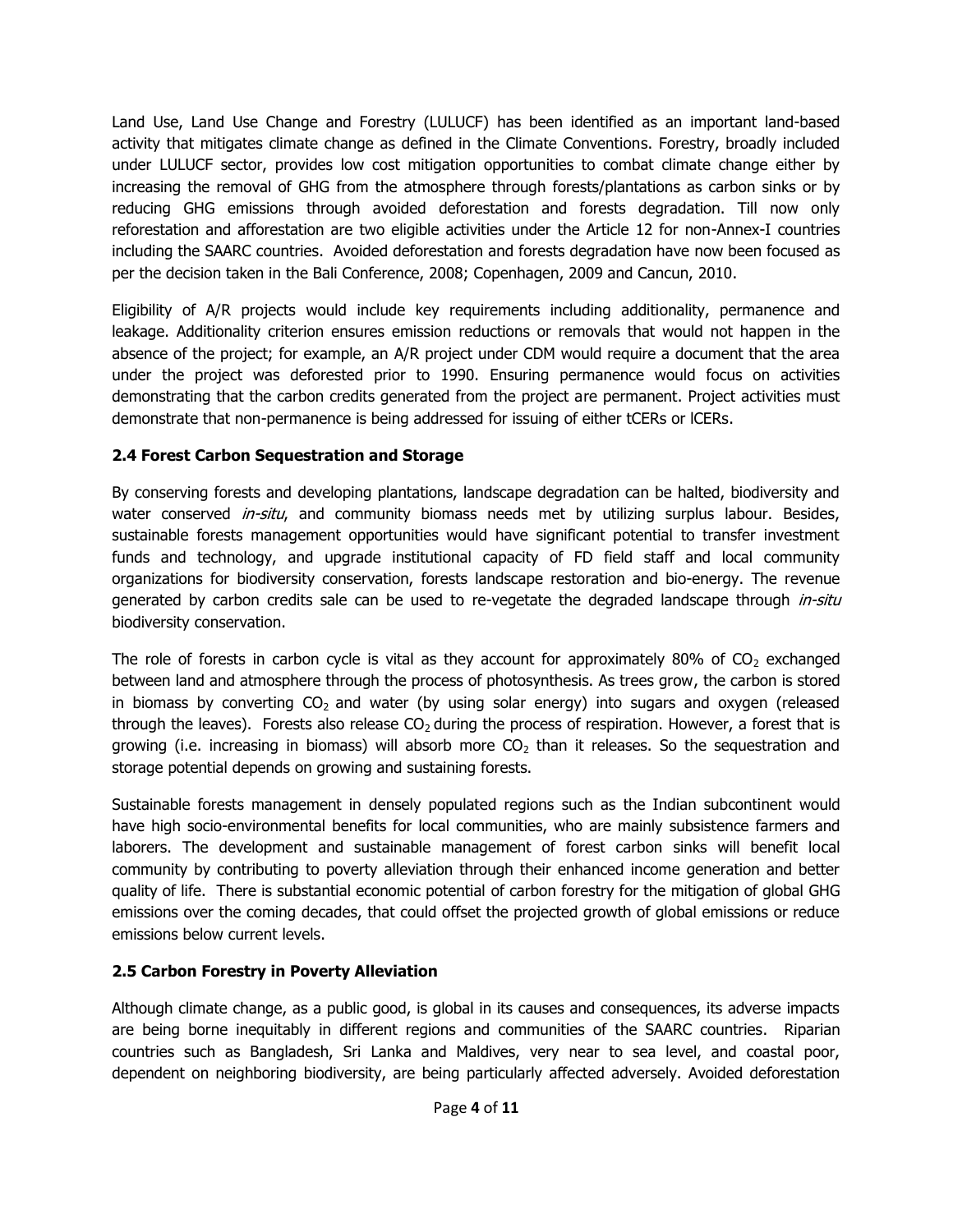and degradation offer an excellent opportunity for achieving global environmental goals by mitigating GHG emissions while conserving biodiversity and alleviating rural poverty locally. Greening of the SAARC countries through community conservation activities will result in empowering local communities, thereby contributing in improved environmental governance. Many of the community conservation activities are labor intensive, cost effective, efficient and equitable with large employment and income gains expected to accrue to neighboring poor communities. In the process, local surplus labor resources can be utilized in restoring degraded forest landscapes of the SAARC countries and also will generate substantial carbon credits.

Avoiding deforestation and forests degradation is in line with the poverty reduction strategies of the Governments of most of the SAARC countries. Scaling up flows of carbon finance to the SAARC countries to support effective policies and programs for reducing emissions would accelerate the transition to a low-carbon economy. Avoided deforestation will sequester GHG emissions, and generate global and local environmental benefits and would conserve biodiversity and alleviate rural poverty locally.

## **2.6 Carbon Forests Protection**

In some of the densely populous and poor SAARC countries, effective protection of dispersed and mosaic forests is not possible without gainful partnerships of local community. Climate change mitigation from forests conservation is important in addition to controlling deforestation. Participatory management initiatives hasve proved successful in many SAARC countries, thereby proving that conservation of forests is necessary for the forests landscape restoration by involving local community. The forests can be sustainably co-managed locally by sharing benefits accrued as a result of enhanced forests productivity. It should be possible to equitably distribute forests benefits to participating community as naturally regenerating forests would require canopy opening through silvicultral interventions, thereby providing yield as a byproduct. As regenerating forests (either through natural regeneration and/or aided regeneration) sequestrate more carbon than mature standing forests, it may be necessary to take recourse of silvicultural thinning by following selection system for encouraging natural regeneration in mature forests.

## **2.7 Forest Carbon Pools**

Carbon gain-loss method estimates net balance of additions to and removals from a carbon stock (based on annual growth rates), whereas the carbon stock change method estimates the difference in carbon stocks at two periods. Temporal inventories for mangrove forests can provide time series data on growing stock, particularly for trees, and in such a case the later method is suitable for carbon monitoring and reporting. The following carbon pools can be estimated depending on the forest type where carbon inventory is to be designed and implemented:

Above-ground carbon (tree, sapling, seedling, bamboo, cane, crown foliage, branches)

On-ground carbon (woody debris, dead trees, leaf litter, grass)

Below-ground carbon (soils, roots)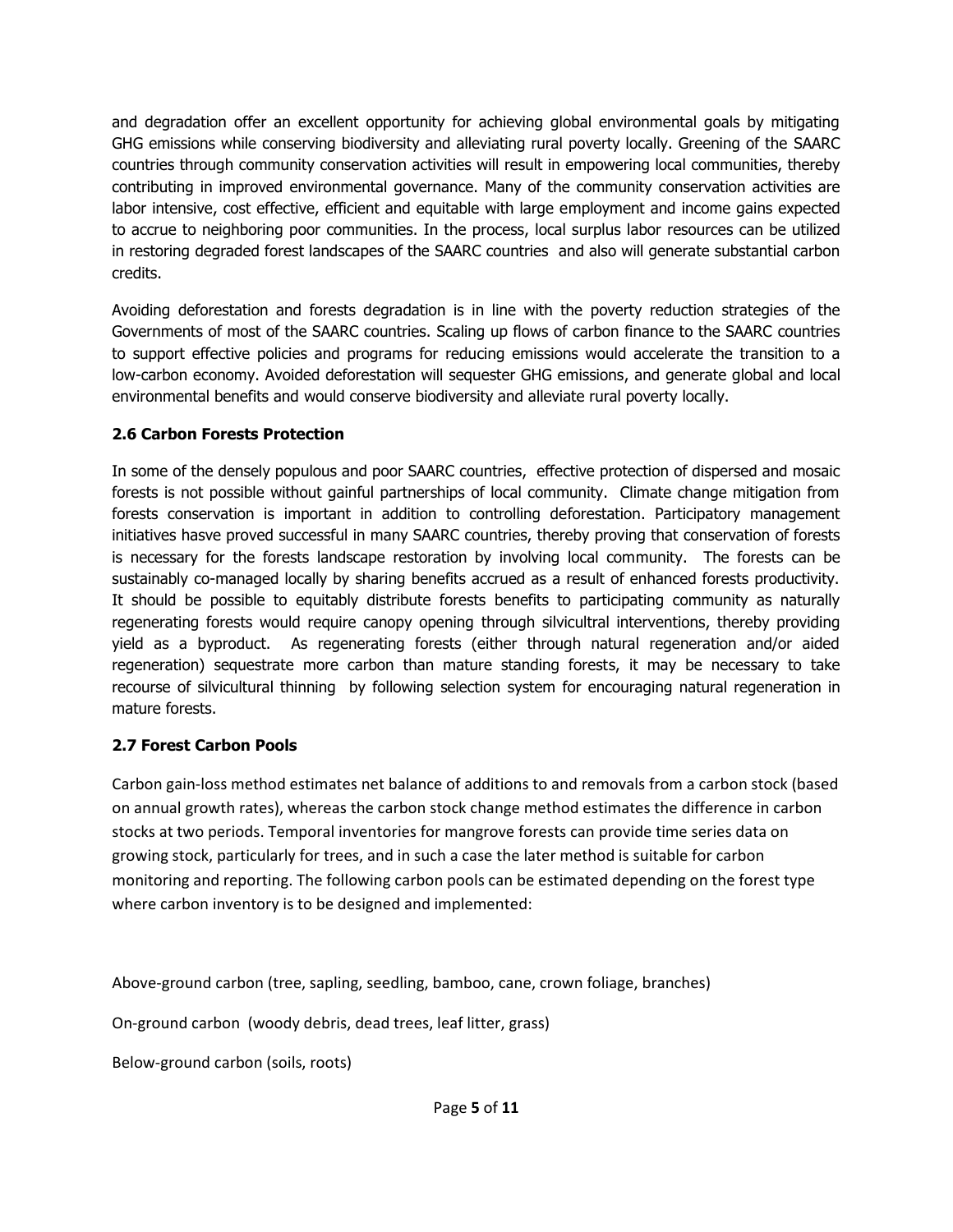#### **2.8 Data Types**

Forest carbon inventorying needs the collection of activity data and information for estimating emission factors. Activity data refers to landscape coverage of different land-use that might be present in the forest area to be inventoried, and can be collected through remote sensing and field surveys. Emission factors refer to changes in various carbon pools of forest and can be estimated based on ground data collection.

#### **2.9 Forest Carbon Assessment Tiers**

Forest carbon information can be collected at 3 tier levels. Tier 1 uses Inter-governmental Panel on Climate Change (IPCC) default values which are based on simplified assumptions and so are generic. Tier 2 employs country-specific data for key factors that can be used locally for a project area. Tier 3 is the most precise and uses detailed inventory of key forest carbon stocks and temporal assessments by collecting and analyzing data collected by field crew from the project area.

#### **2.10 Forest Carbon Assessment**

It is important to develop an appropriate methodology for objectively assessing enhancement of forest carbon stocks as a consequence of conservation and sustainable management of natural forests in the SAARC countries. Forest carbon assessment methods as approved internationally would require updating in view of local forests situations in some of the SAARC countries. The carbon inventory protocol as circulated among the workshop participants includes suitable carbon inventory methods for assessing forests carbon pools (above-ground carbon, on-ground carbon and below-ground carbon, forest soil carbon). Scientific data showing the increment of carbon stocks in forests will be required and more work may be needed in some countries, particularly for the temporal assessment of forests stocking that will include an accurate assessment of deforestation/forests degradation rates. Suitable modalities and procedures for transparent and verifiable assessment of forests changes need to be developed by Forest Departments. This also will require developing a suitable common strategy, approach and modality for assessing positive and negative forests changes over a period of time.

Species specific volume equations and specific gravity may be estimated for carbon stock and historical deforestation and degradation rates can be assessed either by employing temporal inventory data and/or temporal analyses of imageries such as LANDSAT/IRS. Maps can be generated by using remote sensing facilities and base maps at 1:50,000 scale will be helpful in generating these maps. However, it is important to know that carbon inventory and mapping pose some challenges as forests inventory are generally characterized by uncertainty and data limitations. Emission factors may not be available for some of the SAARC countries and land-use changes may happen rather fastly due to heavy biotic pressure. Therefore Forest Departments will require being equipped with the latest equipments and technology, and manned with trained staff.

Measuring of soil carbon as well as below- and above-ground carbon and biomass can be carried out through permanent sample plots determined by systematic random sampling. The dominant pools of biomass and carbon stock (i.e., trees) may be measured every five years, along with periodic independent verification. Measurement of pools that comprise a less significant portion of the overall carbon stock or that are likely to change more slowly, such as soil carbon, may be measured less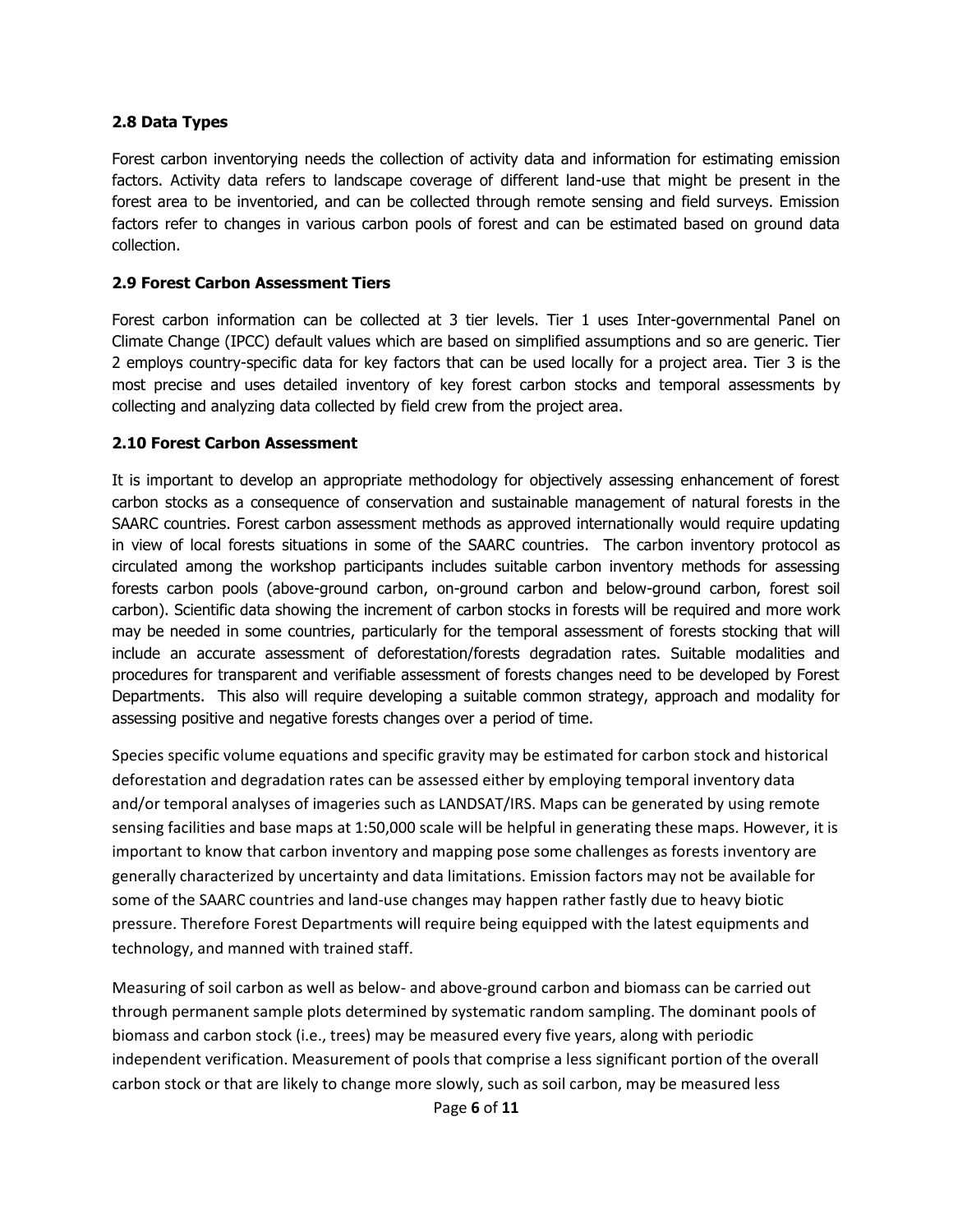frequently, for instance every ten years. Best practices such as remote sensing and field methods can be employed to inform the land use categorizations that are used in measuring and monitoring changes in biomass and carbon. Similar to the case of the project parameters, carbon stock monitoring can be carried out largely by the local community with the FD providing guidance on field inventory protocols. To ensure they are equipped with the necessary knowledge and skills for carbon stock monitoring, NGOs and other relevant institutions can be brought in to provide training-of-trainers to FD field staff as well as the local community on the use of remote sensing and field inventory technologies. Targeted followup training will be offered, particularly if technologies used changes.

## **2.11 Forest Carbon Monitoring**

Several aspects of a carbon project may be monitored to ensure that project activities are successfully carried out and adhere to conservation principles. Monitoring of both project parameters and carbon sequestered may be conducted in order to gauge the effectiveness and impacts of project activities; to measure forest carbon; and to inform any adjustments needed to ensure the efficacy of methodologies, implementation activities, or the monitoring plan itself. Key aspects of the project to be monitored include: project boundaries; forest protection; forest management; carbon stock changes; and leakage. It is envisioned that local community, together with the FD field staff, can play a central role in participatory monitoring, with assistance from relevant local NGOs in the areas of administrative, managerial, and financial monitoring.

Periodic monitoring of the boundaries of the project areas may be conducted through the use of appropriate technologies such as remote sensing as well as through monitoring and ground-truthing in the field. Maps can be updated regularly to ensure that monitoring is based on the most current situation. The capacity of institutions such as local community and the FD field staff to understand and utilize monitoring technologies and techniques will be strengthened through targeted training.

## **2.12 Temporal Assessment of Deforestation and Forests Degradation:**

Deforestation is long-term or permanent conversion of land from forest to non-forest uses. Forest degradation is reduction in forest cover, tree density, or tree biomass (and thus carbon stock) that do not qualify as deforestation. International negotiations on forest reference levels, agreed levels for transition point, long-term responsibility, definitions, incentives, etc. are continuing in response to the decisions taken in the Copenhegan and Cancun COP conferences in view of the Bali decision that refers to incremental changes and enhancement of stocks linked to sustainable forest management and conservation in line with the additionality principle. National baselines and emission reference levels, forest stock changes and time series analyses will be required for assessing historical trends of degenerating and/or re-generating forests. Forests under conservation and sustainable management will need to be assessed, inventorized and accounted for at the national and sub-national levels using intergovernmental panel on climate change (IPCC) guidelines in order to be assigned REDD credits for carbon trading. Monitoring of forests carbon stocks and assessing leakage and permanence would be required regularly. Access to remote sensing technology will be helpful but needs to be supplemented by ground truthing to be conducted regularly both at national and local levels.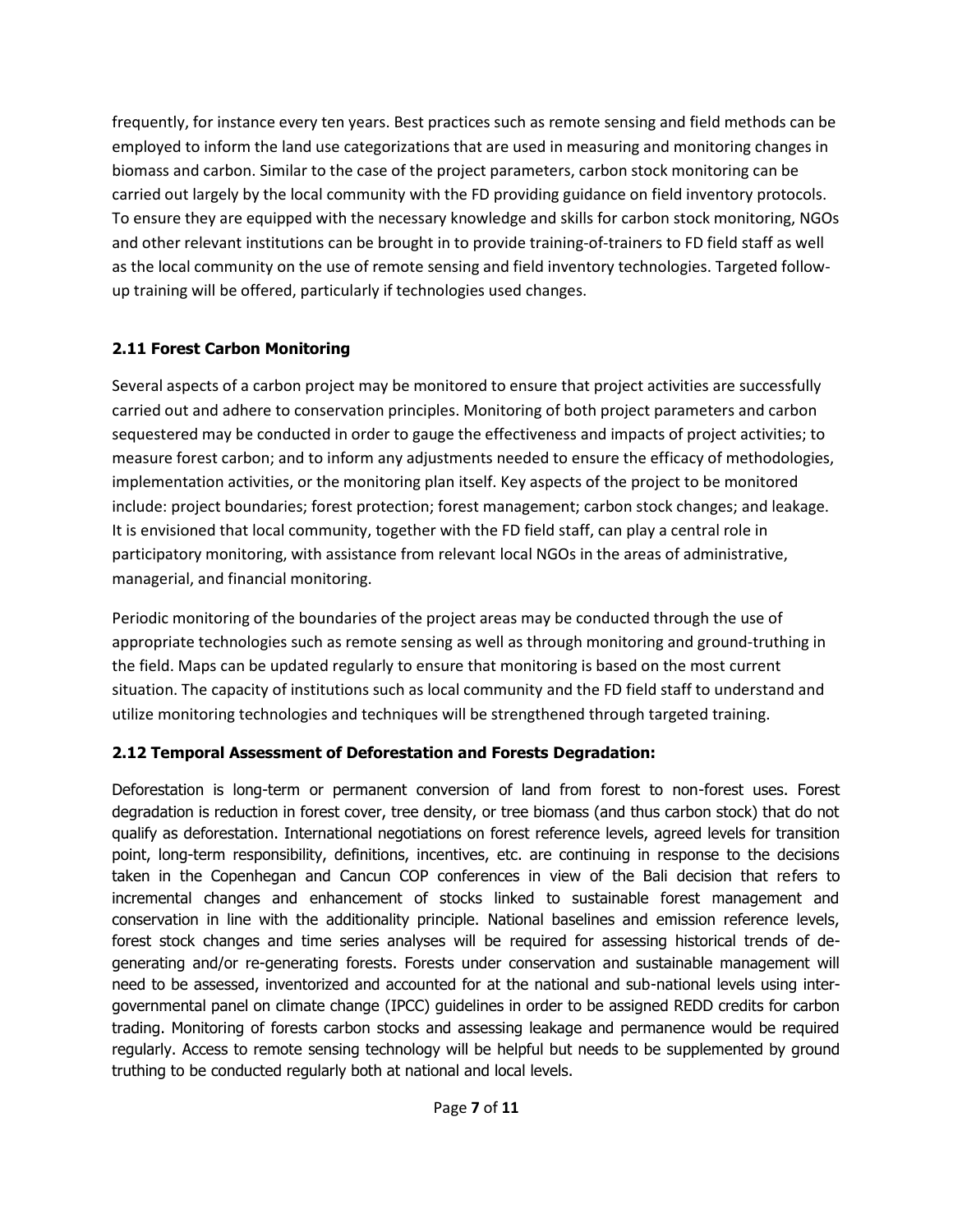Increment of carbon stock can be assessed by using scientific data collected from the identified permanent and temporary sample plots. Technology transfer particularly from relevant tropical countries would be helpful in carrying out not only national inventory and carbon credit assessments but also sustainable management of natural forests that have degraded severely due to lack of resources. Some SAARC countries do not currently have a regular forests inventory mechanism and so developing national forests inventory institutions for objectively assessing baseline scenarios and emission reference levels are necessary.

### **2.13 Monitoring, Reporting and Verification (MRV) System**

Main elements of a feasible monitoring, reporting and verification (MRV) system can be identified. Mangrove forests form important bio-geographical zones in the coastal SAARC countries. and shall thus form a stratum when a national MRV system is designed and implemented. In the identified Forest Divisions and Forest Ranges, sample plots (temporary and permanent) can be laid out by estimating appropriate sampling design, sampling intensity, number and location of sample plots on a grid. A two year cycle inventory can be carried out in the sample plots laid out as per the grid by marking them in the field. Mangrove forests can be typically categorized in the following 4 categories:

- Dense forests (more than 70% crown density)
- Moderately dense forests (40-70% crown density)
- Open forests (15-40% crown density)
- Scrub forests (less than 15% crown density)

However, country- and region-specific MRV systems may be necessary in different SAARC countries.

#### **3. Forest Carbon Markets**

Developing appropriate conservation financing mechanisms and frameworks is necessary for carrying out forests-based climate change mitigation and adaptation activities. Initiatives such as Payments for Ecosystem services (PES) have developed over the period as a mechanism for valuation of the functions and services from forest ecosystems and compensation to losers from those who benefit. Suitable incentives are being discussed and worked out for payments to the communities and countries which are able to protect their forests beyond an agreed cut off period. Similarly, conserving forests on a progressive sustained yield basis should be well compensated through financial incentives that can be ploughed back in forest restoration, achieved by employing participatory management initiatives/activities. As carbon credit market develops in the SAARC countries, it may be necessary to develop climate change trust funds such as National REDD+ Trust Funds exclusively for addressing forests-based climate change mitigation and adaptation issues. For example, currently there two such funds are in operation in Bangladesh: the climate change trust fund set up by the national government and the climate change resilience fund set up different donors and being managed by the World Bank.

Forest carbon markets can be categorized into two broad types : compliance or regulatory markets such as Kyoto Protocol's Clean Development Mechanism (CDM), and voluntary carbon markets such as the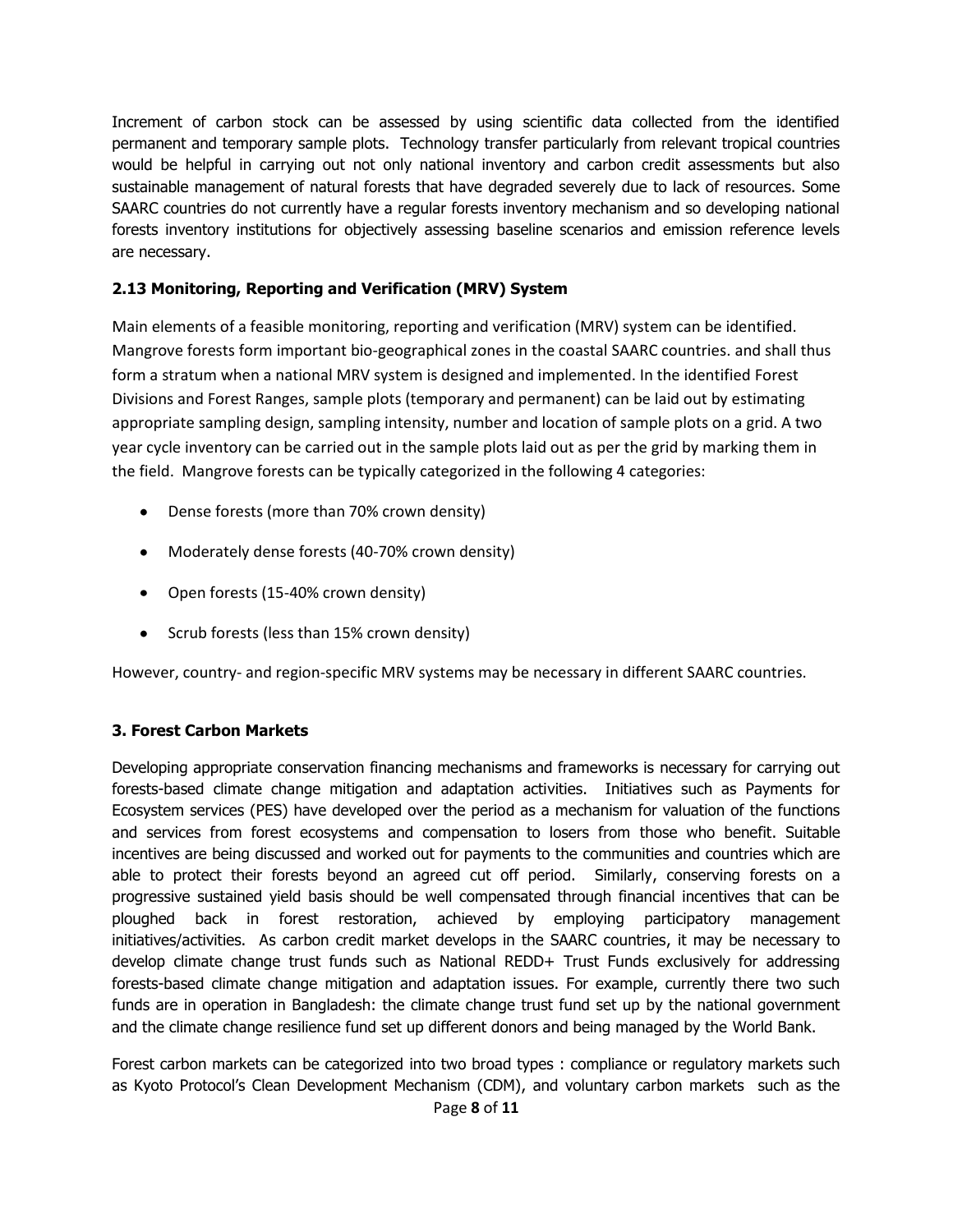voluntary over-the-counter (OTC). Project-based markets (e.g. compliance under CDM, voluntary under informal OTC or formal Chicago Climate Exchange, or donor-driven under BioCarbon Fund managed by the World Bank or other donor carbon finance) cater to different projects which result in the generation of carbon credits through project implementation in developing countries (for example, CDM projects implemented in developing countries with buyers of carbon credits from developed countries) or in a developed country (for example, Joint Implementation (JI) mechanism under CDM) with buyers from another developed country. CDM, established under Article 12 of Kyoto Protocol, has been operationalized in 2003 with the unit of trade as Certified Emission Reduction (CER) credits. Most of the credits under CDM have been bought by private companies based in European Union with UK being the largest buyer of credits from a vast majority of projects (mainly in energy efficiency, hydropower and wind) in China, India and Brazil.

Allowance-based markets include the European Union Emissions Trading Scheme (EU ETS) set up by European Parliament as the largest carbon market in the world. Other allowance-based markets include : i) Chicago Climate Exchange (CCX) that trades both allowances and offsets with membership consisting of a wide range of industries including agriculture and forest, ii) Regional Greenhouse Initiative which is a consortium of 10 northeastern and mid-Atlantic US state governments using regulations to force compliance particularly in power sector, iii) New South Wales Greenhouse Gas Abatement Scheme for power sector, and iv) New Zealand Emission Trading Scheme (NZ ETS).

Compliance markets support country and industry compliance with the targets as fixed under Kyoto Protocol as legally binding commitments to reduce GHG emissions on time. CERs are sold in carbon markets, with each CER representing one metric ton carbon dioxide equivalent ( $tCO<sub>2</sub>e$ ). CERs are further classified as temporary CER (tCER) and long-term CER (lCER). In the voluntary markets selling unit is voluntary emission reduction (VER) credit. Removal Units (RMUs) are obtained from LULUCF activities such as afforestation and reforestation. Projects generate credits from eligible activities and companies buy offsets in carbon markets (CCX, ETS and others serve as trading platform) to meet company targets.

Over-the-Counter markets involve a wide range of transactions by many players engaged in many markets. Such markets are called voluntary because they are not subject to emission caps. Project catering to OTC markets are carbon offset projects and are outside of allowance systems. Market drives the prices and transaction volumes in OTC carbon markets. Many private companies are increasingly entering OTC markets based on corporate social responsibility and public relations. Of late REDD has emerged as a major source of credits as a result of strong international support and emerging compliance markets that were strengthened in Bali and Copenhagen conferences. A number of methodologies have been developed, which cater to the development and implementation of REDD projects. As a result, in 2010, REDD surpassed the volume supplied by any other project type.

## **4. Forest Carbon Standards**

Forest carbon standards provide a practical tool to evaluate carbon projects in the early stages of project design and development. Standards enable investors and project managers to identify quality projects by avoiding implementation roadblocks in order to ensure timely delivery of their stated products and outcomes. This helps in the generation of credible carbon credits. There are nearly 30 standard types, which can be categorized into two main types : carbon standards ensuring the quality of carbon product (credits0 and project design process standards ensuring positive community and biodiversity benefits. Main forest carbon standards are presented as below: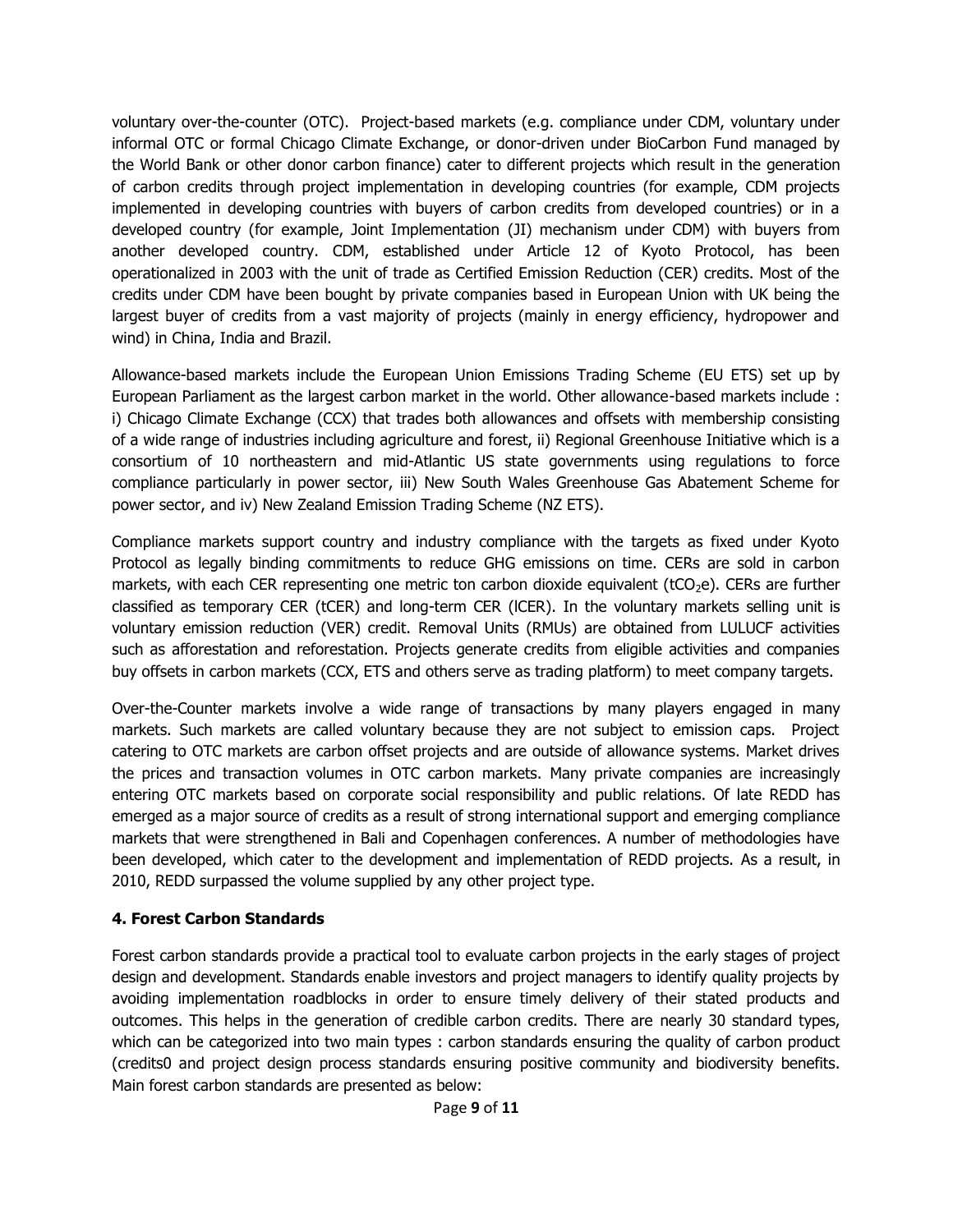- CDM Standards and Methodologies
- Verified Carbon Standards (VCS)
- Gold Standards (supported by World Wide Fund for Nature)
- Climate Action Reserve (CAR) Standards
- Plan Vivo Standards  $\bullet$
- American Carbon Registry Standard
- Brasil Mata Viva (BMV)
- Forest Carbon Standard International (FCSI)
- Climate, Community and Biodiversity (CCB) Standards

For forestry projects, the CDM, VCS and CCB standards are particularly suitable and are so employed by most of the projects that have come recently in forest carbon markets. VCS, founded in 2005 and operational since 2007, for voluntary offset markets for Agriculture, Forestry and Other Land Use (AFOLU) projects, facilitate robust, global standards for approval of credible voluntary offsets for projects under REDD, ARR, IFM and Agricultural Land Management (ALM). They have recently included wetlands and grasslands for which new standards are under development. Voluntary carbon units (VCU) are issued by following a rigorous evaluation process.

CCB standards go beyond CDM or VCS requirements by generating positive community and biodiversity benefits by following 15 required criteria and 8 optional criteria, classified under General, Climate, Community and Biodiversity sections. Gold Standards are managed by a company called APX for a nonprofit foundation of 60 NGOs. Climate Action Reserve was established in California for US compliance market and has protocols for forestry, livestock methane and landfills. An Edinburgh (UK) based foundation manages Plan Vivo Standards mainly for small community-based forest and agroforestry projects. American Carbon Registry Standards are forestry related standards that were released in 2009 by Winrock International, USA.

## **5. Conclusion**

Given favourable and enabling environment, many SAARC countries offer good cases for forests restoration and conservation in gainful partnerships with local community, who depend on neighboring forests for meeting their subsistence needs including livelihoods. Coastal countries in the SAARC region are particularly prone to negative consequences of global climate change that need to be mitigated by protecting and conserving forests through carbon forestry initiatives that generate forest carbon credits. This workshop would go a long way in developing required capacity, particularly for FD both for climate change mitigation and adaptation of local ecosystems and community.